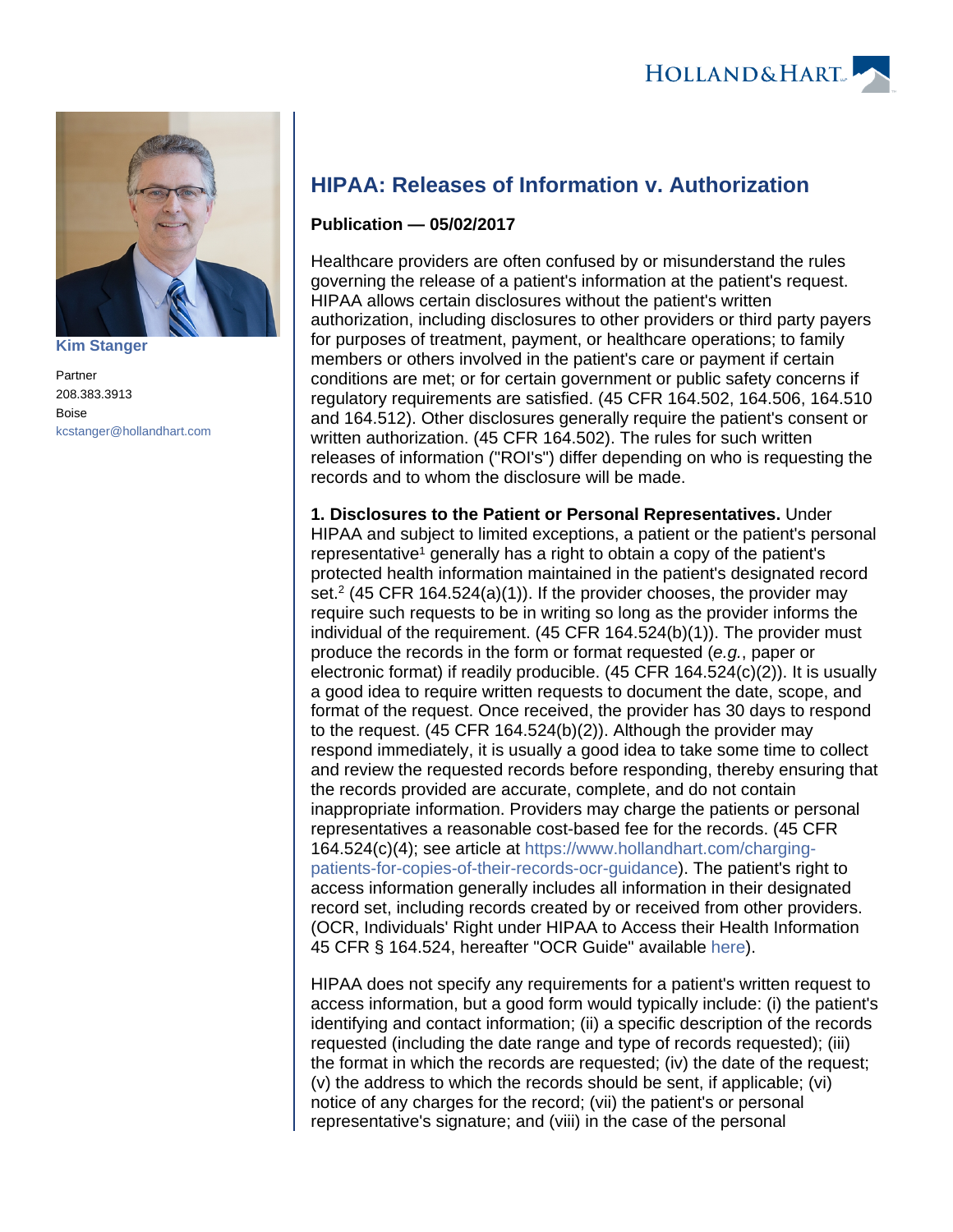

representative, a description of the personal representative's authority. The provider's form or method for requesting access must not create a barrier to or unreasonably delay the individual from gaining access. For example, the provider may allow but may **not** require an individual:

- to physically come to the doctor's office to request access and provide proof of identity;
- use a web portal to request access or obtain the records; or
- mail the request to access the record.

(OCR Guide). Covered entities are expected to be able to mail or e-mail the requested records to the patient, and may not require that the patient pick up the records in person. (Id.). For more information concerning disclosing records to the patient or the personal representative, see the OCR Guide.

**2. Disclosures to Third Parties.** The patient or personal representative may also request or authorize disclosures to third parties. In the wake of the HIPAA omnibus rule, the form of release differs depending on the nature of the request.

- a. **Releasing Information at the Direction of the Patient.** If the patient or personal representative directs the provider to transmit a copy of protected health information directly to another person or entity designated by the patient or personal representative, the provider must transmit the copy as directed; failure to do so would violate the patient's right of access and subject the provider to HIPAA penalties. (45 CFR 164.524(c)(3)(ii)). The patient need not execute a formal HIPAA authorization as described below; instead, the patient's request need only: (i) be in writing; (ii) signed by the patient or personal representative; (iii) clearly identify the recipient(s); and (iv) state where the records are to be sent. (45 CFR 164.524(c)(3)(ii)). Such requests initiated by the patient or personal representative are extensions of disclosures to the patient, and therefore, the rules for disclosures to the patient apply: the provider has 30 days to respond; must transmit the records in the form requested by the patient if readily producible; may only charge a reasonable cost-based fee; and may not impose barriers or unreasonably delay production. (OCR Guide)
- b. **HIPAA Authorizations to Disclose to Third Parties.** If the request for records is initiated by a person other than the patient or the patient's personal representative, HIPAA generally requires a valid HIPAA authorization unless an exception applies. (45 CFR 164.502(a) and 164.508(a)). Unlike written requests initiated by a patient, HIPAA authorizations may not be combined with any other documents and must contain specified elements, including: (i) a description of the information to be disclosed; (ii) the name or description of the person(s) or entity authorized to make the disclosure; (iii) the name or description of the person(s) or entity to whom disclosure may be made; (iv) the purpose of the disclosure; (v) an expiration date or event; (vi) the patient or representative's signature; and (vii) in the case of the personal representative, the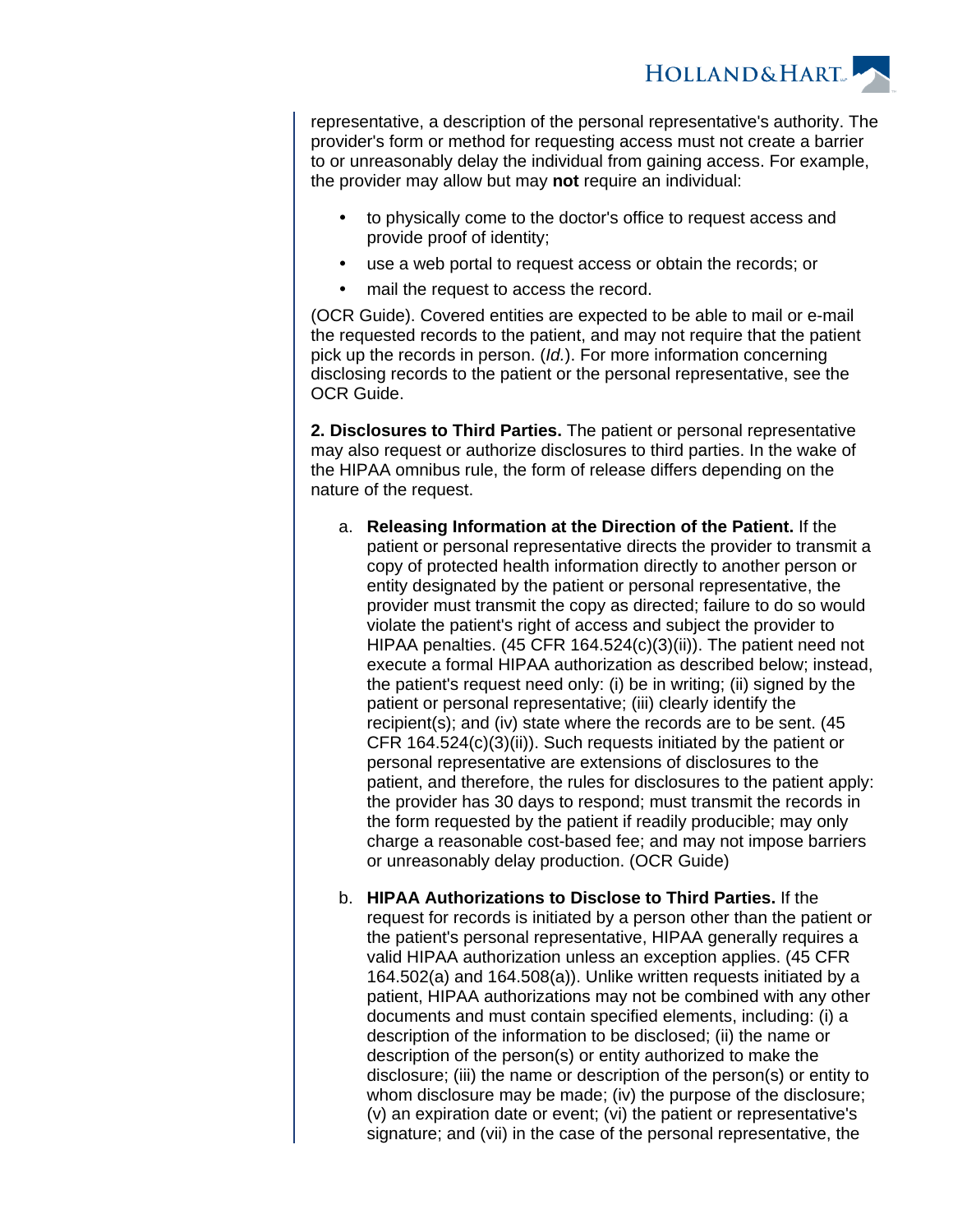

authority of the personal representative. (45 CFR 164.508(c)(1)). In addition, the HIPAA authorization must contain certain required statements, including: (i) the individual's right to revoke the authorization; (ii) limits on the provider's ability to condition treatment on the authorization; and (iii) the potential for redisclosure and any subsequent loss of protection. (45 CFR 164.508(c)(2)). HIPAA authorizations originated by third parties are generally **not** subject to the same requirements as requests initiated by the patient, e.g., providers are not required to respond to such authorizations; are not required to respond within a set time; are not required to respond in the format requested; and may charge appropriate fees so long as such fees do not constitute the sale of protected health information. (OCR Guide)

The differences between patient requests and HIPAA authorizations are summarized in the following table from the OCR Guide:

| <b>HIPAA Authorization</b>                                                                                                                                                                                                                                                                                                                                                                                                                                                                                                                                                                                                                      | <b>Right of Access</b>                                                                                                           |
|-------------------------------------------------------------------------------------------------------------------------------------------------------------------------------------------------------------------------------------------------------------------------------------------------------------------------------------------------------------------------------------------------------------------------------------------------------------------------------------------------------------------------------------------------------------------------------------------------------------------------------------------------|----------------------------------------------------------------------------------------------------------------------------------|
| <b>Permits, but does not require, a</b><br>covered entity to disclose PHI.                                                                                                                                                                                                                                                                                                                                                                                                                                                                                                                                                                      | <b>Requires</b> a covered entity to<br>disclose PHI, except where an<br>exception applies.                                       |
| Requires a number of elements<br>and statements, which include a<br>description of who is authorized<br>to make the disclosure and<br>receive the PHI, a specific and<br>meaningful description of the<br>PHI, a description of the purpose<br>of the disclosure, an expiration<br>date or event, signature of the<br>individual authorizing the use or<br>disclosure of her own PHI and<br>the date, information concerning<br>the individual's right to revoke<br>the authorization, and<br>information about the ability or<br>inability to condition treatment,<br>payment, enrollment or eligibility<br>for benefits on the authorization. | Must be in writing, signed by the<br>individual, and clearly identify the<br>designated person and where to<br>the send the PHI. |
| No timeliness requirement for<br>disclosing the PHI Reasonable<br>safeguards apply (e.g., PHI must<br>be sent securely).                                                                                                                                                                                                                                                                                                                                                                                                                                                                                                                        | Covered entity must act on<br>request no later than 30 days<br>after the request is received.                                    |
| Reasonable safeguards apply<br>(e.g., PHI must be sent                                                                                                                                                                                                                                                                                                                                                                                                                                                                                                                                                                                          | Reasonable safeguards apply,<br>including a requirement to send<br>securely; however, individual can                             |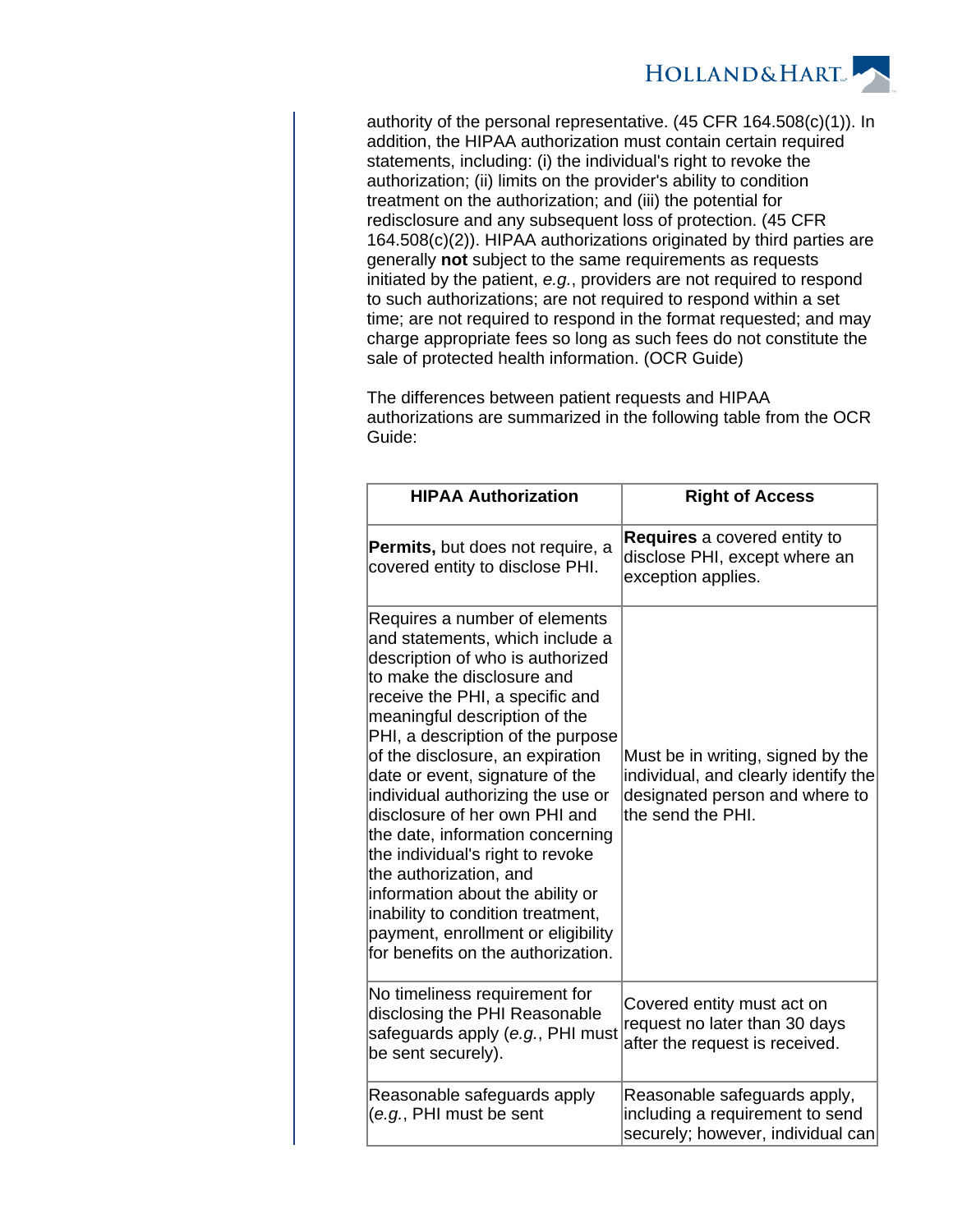

| securely).                                                                                                                                                                                                      | request transmission by<br>unsecure medium.             |
|-----------------------------------------------------------------------------------------------------------------------------------------------------------------------------------------------------------------|---------------------------------------------------------|
| No limitations on fees that may<br>be charged to the person<br>requesting the PHI; however, if<br>the disclosure constitutes a sale<br>of PHI, the authorization must<br>disclose the fact of<br>lremuneration. | Fees limited as provided in 45<br>$CFR 164.524(c)(4)$ . |

**Next Steps.** Providers should review their forms and processes for responding to patient requests to disclose information to ensure they comply with the HIPAA rules. If they have not done so, providers should review the OCR Guide, which addresses many nuances and arguably expands patient rights and provider responsibilities as set forth in the regulations. Finally, to the extent there is a more restrictive state or federal law, the provider should comply with the more restrictive law.

For questions regarding this update, please contact: Kim C. Stanger Holland & Hart, 800 W Main Street, Suite 1750, Boise, ID 83702 email: [kcstanger@hollandhart.com](mailto:kcstanger@hollandhart.com), phone: 208-383-3913

This news update is designed to provide general information on pertinent legal topics. The statements made are provided for educational purposes only. They do not constitute legal advice nor do they necessarily reflect the views of Holland & Hart LLP or any of its attorneys other than the author. This news update is not intended to create an attorney-client relationship between you and Holland & Hart LLP. If you have specific questions as to the application of the law to your activities, you should seek the advice of your legal counsel.

<sup>1</sup>Under HIPAA, a "personal representative" is the person who has authority to make healthcare decisions for the patient under applicable state law.  $(45$  CFR  $164.502(g)(2)-(3)$ ). A personal representative generally has the right to access or authorize disclosures of information just like the patient. (45 CFR 164.502(g)(1)).

2 "Designated record set" is defined as a group of records maintained by or for a [covered entity](https://www.law.cornell.edu/definitions/index.php?width=840&height=800&iframe=true&def_id=28716770bcacc0f4d88852488a3001ad&term_occur=3&term_src=Title:45:Subtitle:A:Subchapter:C:Part:164:Subpart:E:164.501) that is:

- i. The medical records and billing records about [individuals](https://www.law.cornell.edu/definitions/index.php?width=840&height=800&iframe=true&def_id=b0bb40e8f7855eaf4648c96e8424e7cb&term_occur=1&term_src=Title:45:Subtitle:A:Subchapter:C:Part:164:Subpart:E:164.501) maintained by or for a covered [health care provider;](https://www.law.cornell.edu/definitions/index.php?width=840&height=800&iframe=true&def_id=6450eec623e372b8341cf0c7e536eda3&term_occur=1&term_src=Title:45:Subtitle:A:Subchapter:C:Part:164:Subpart:E:164.501)
- ii. The enrollment, [payment](https://www.law.cornell.edu/definitions/index.php?width=840&height=800&iframe=true&def_id=6d8590b5dad524cb42a45ecdd710fb34&term_occur=1&term_src=Title:45:Subtitle:A:Subchapter:C:Part:164:Subpart:E:164.501), claims adjudication, and case or medical management record systems maintained by or for a [health plan;](https://www.law.cornell.edu/definitions/index.php?width=840&height=800&iframe=true&def_id=c380bf1046b6676cfa203e80c3cf00be&term_occur=1&term_src=Title:45:Subtitle:A:Subchapter:C:Part:164:Subpart:E:164.501) or
- iii. Used, in whole or in part, by or for the [covered entity](https://www.law.cornell.edu/definitions/index.php?width=840&height=800&iframe=true&def_id=28716770bcacc0f4d88852488a3001ad&term_occur=4&term_src=Title:45:Subtitle:A:Subchapter:C:Part:164:Subpart:E:164.501) to make decisions about individuals.